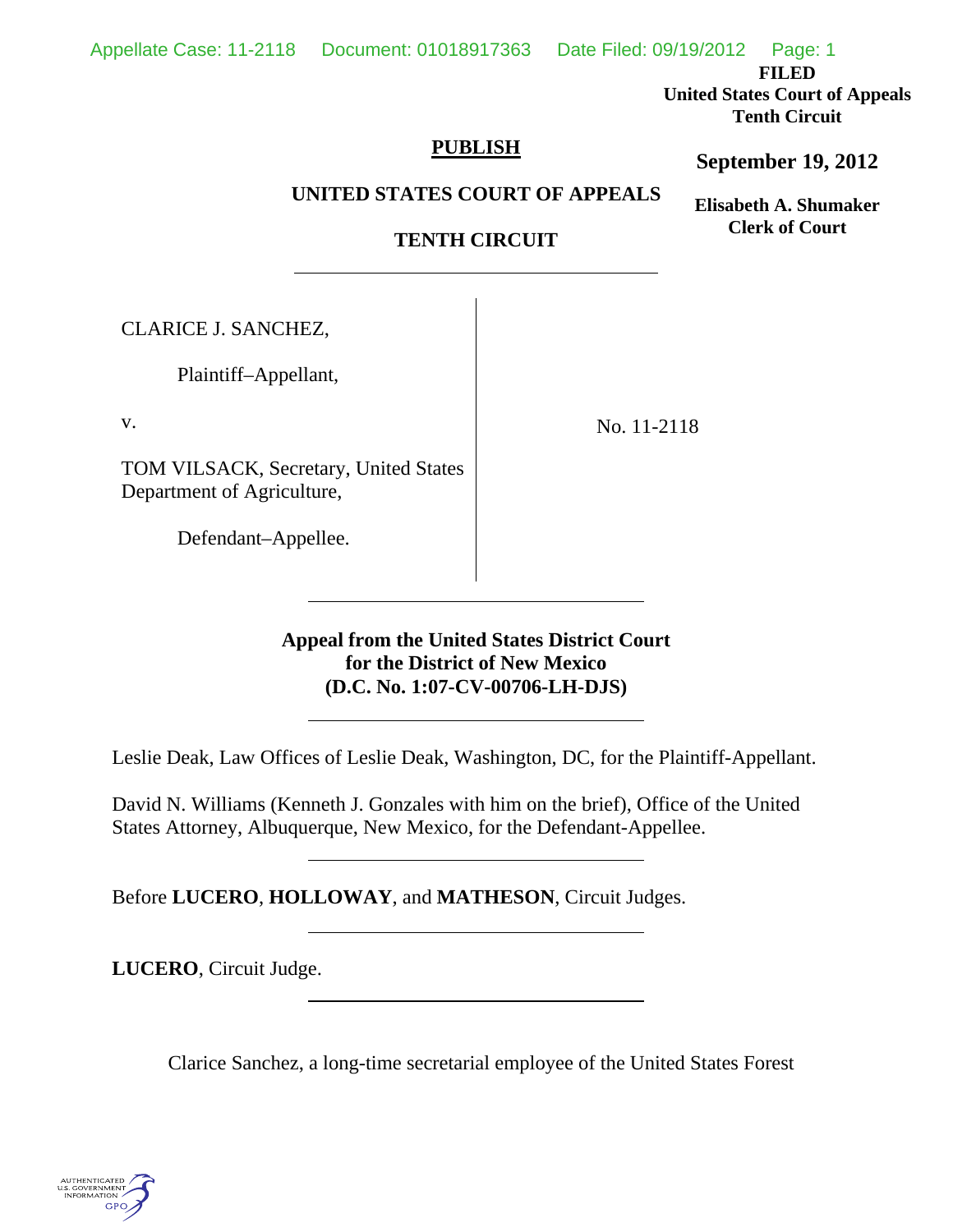Service ("Forest Service"), suffered irreversible brain damage after falling at work. As a result of her injury, Sanchez lost the left half of her field of vision. She requested a hardship transfer to Albuquerque, New Mexico, where she could better access ongoing medical treatment. After the Forest Service declined to accommodate her request, she brought suit under the Rehabilitation Act, 29 U.S.C. § 791. The district court granted summary judgment in favor of the Forest Service, concluding that Sanchez was not disabled within the meaning of the Act. We disagree and hold that Sanchez has raised a genuine issue of material fact regarding her disability. On appeal, the Forest Service urges us to affirm summary judgment on an alternative ground. However, we decline this invitation because we conclude that transfer accommodations for the purpose of medical treatment or therapy are not unreasonable per se. Exercising jurisdiction under 28 U.S.C. § 1291, we reverse and remand.

### **I**

 While newly stationed in the Lufkin, Texas Forest Service office, Sanchez fell down a flight of stairs at work. She suffered irreversible brain damage, which caused a complete homonymous hemianopsia—a permanent injury to the nerves that transmit images from the eyes to the brain. As a result of this injury, Sanchez has only 50 percent of the total visual field in each eye. She is unable to see objects to the left line of center when her eyes are focused ahead. According to the American Medical Association, a complete homonymous hemianopsia is as disabling as a visual acuity loss to 20/200. Sanchez's vision loss is permanent and cannot be improved by lenses or surgery.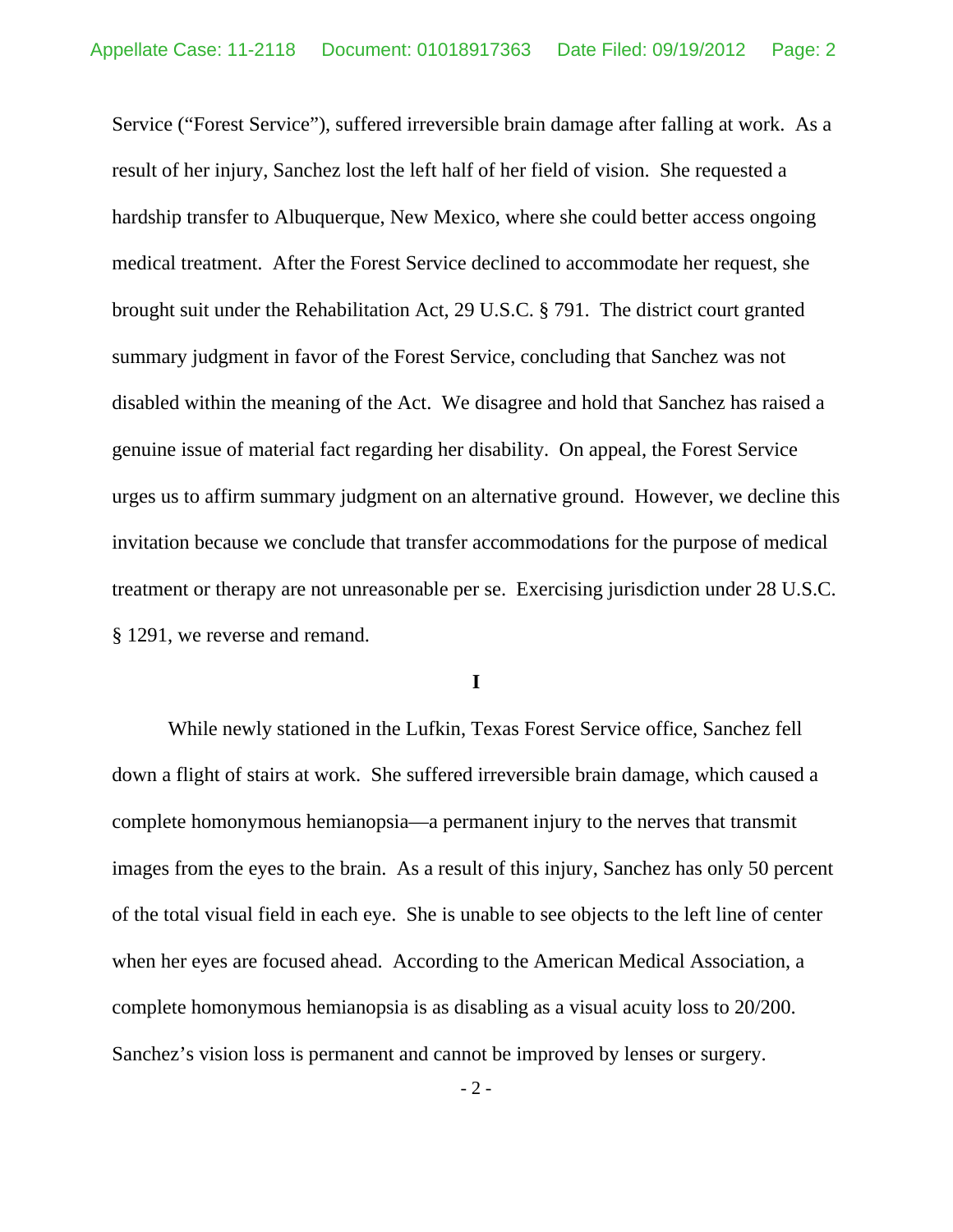After seven weeks of recovery, Sanchez returned to work. Shortly thereafter, she requested a hardship transfer to the Albuquerque, New Mexico office because no doctors in Lufkin were qualified to provide specialized therapy to help her adjust to her injury. Sanchez also explained that she needed the support of her family and friends in Albuquerque and noted the lack of public transportation in Lufkin.

 Although neither party contends that Sanchez was unable to perform her job, the record suggests that she experienced difficulties at work due to her condition. Sanchez testified that she struggled with reading, in part because her condition causes her to focus on the center of the page rather than starting at the left side of the page. Sanchez found reading numbers especially difficult and had to check her assignments several times to avoid errors. Because Sanchez could not tolerate bright lighting, the Forest Service provided her with special lights and an office in which she could adjust them. In addition, Sanchez suffered eye strain which prevented her from working on the computer or reading for more than forty-five minutes at a time. Transportation to the office was also a challenge. Family and friends initially helped to drive Sanchez; but she eventually began driving herself to work despite her doctor's orders, relying on back roads and otherwise avoiding traffic.

 Sanchez's immediate supervisor in Lufkin made several inquiries about open positions in Albuquerque, to no avail. In September 2003, the Forest Service assigned Sanchez to a 120-day detail in Albuquerque. During this time, Sanchez saw a specialist who helped her learn techniques to make reading easier. But Forest Service employees in

- 3 -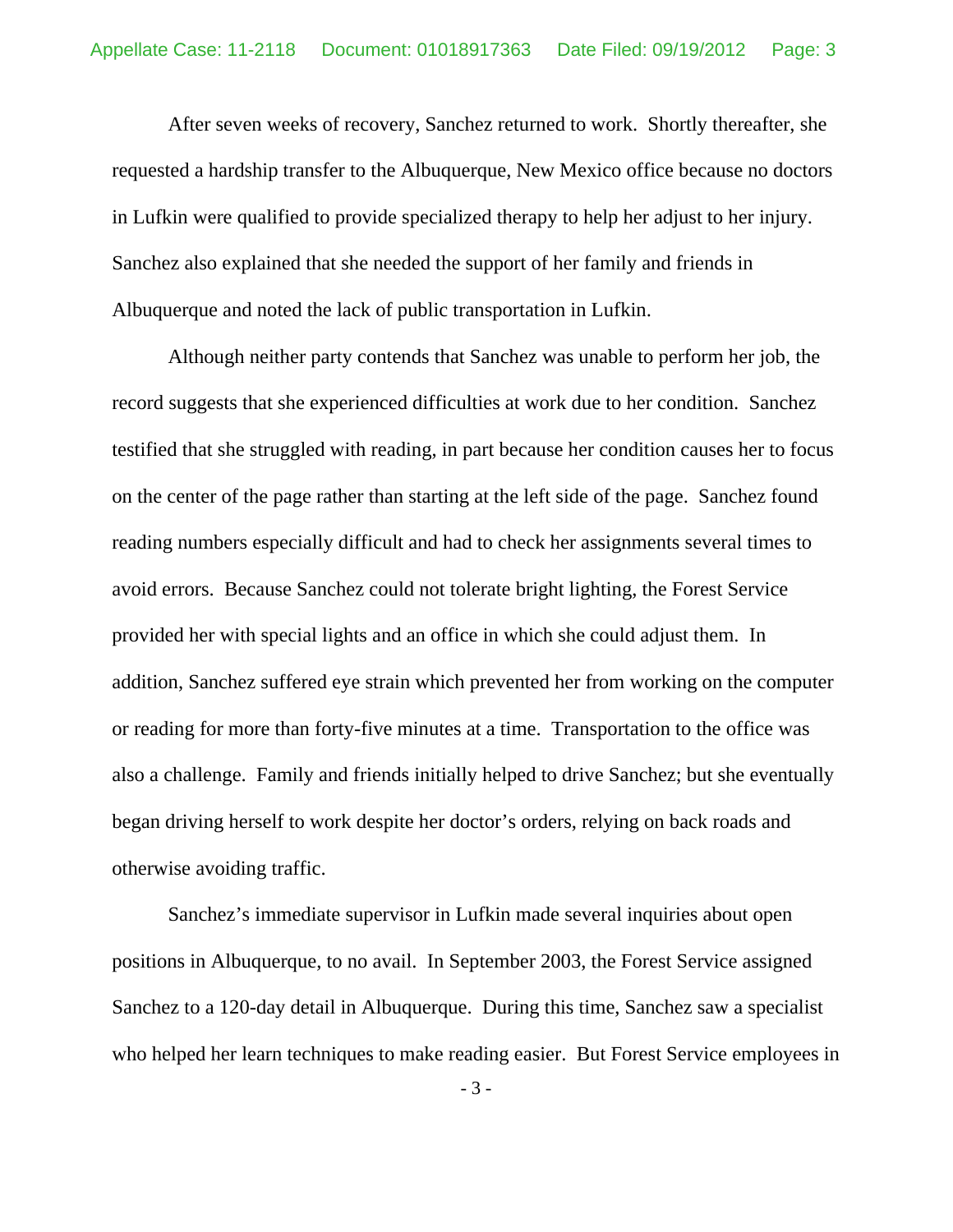Albuquerque felt that Sanchez was disruptive and inefficient. They informed the Deputy Regional Forester that Sanchez's performance was unsatisfactory and at least one recommended that she not be permanently assigned to the Albuquerque office. Sanchez was not selected for either of two equivalent-pay positions in Albuquerque for which she met the minimum qualifications according to an agency computer system.

 Back in Lufkin, Sanchez's work environment allegedly began to deteriorate. According to Sanchez, her supervisor and coworkers mocked her brain injury saying that she was "crazy," "not all there," and "not right in the head." She also alleges that her supervisor made gestures to this effect. Thus, in 2006, Sanchez took a pay cut to accept an accounting technician position with the Forest Service in Albuquerque.

 She then filed this suit in federal district court, alleging that the Forest Service discriminated against her in violation of the Rehabilitation Act by failing to accommodate her and by subjecting her to a hostile work environment. After a period of discovery, both parties moved for summary judgment. In its motion, the Forest Service argued that Sanchez's impairment did not substantially limit her so as to qualify as a disability under the Rehabilitation Act. Sanchez provided deposition testimony and an affidavit describing the impact of the hemianopsia on her ability to see. She also submitted expert medical testimony from Dr. Clark Watts based on a review of her medical records. The district court, however, agreed with the Forest Service that Sanchez was not substantially limited by her impairment. It accordingly granted summary judgment in favor of the defendant and denied Sanchez's motion. Because the court determined that Sanchez was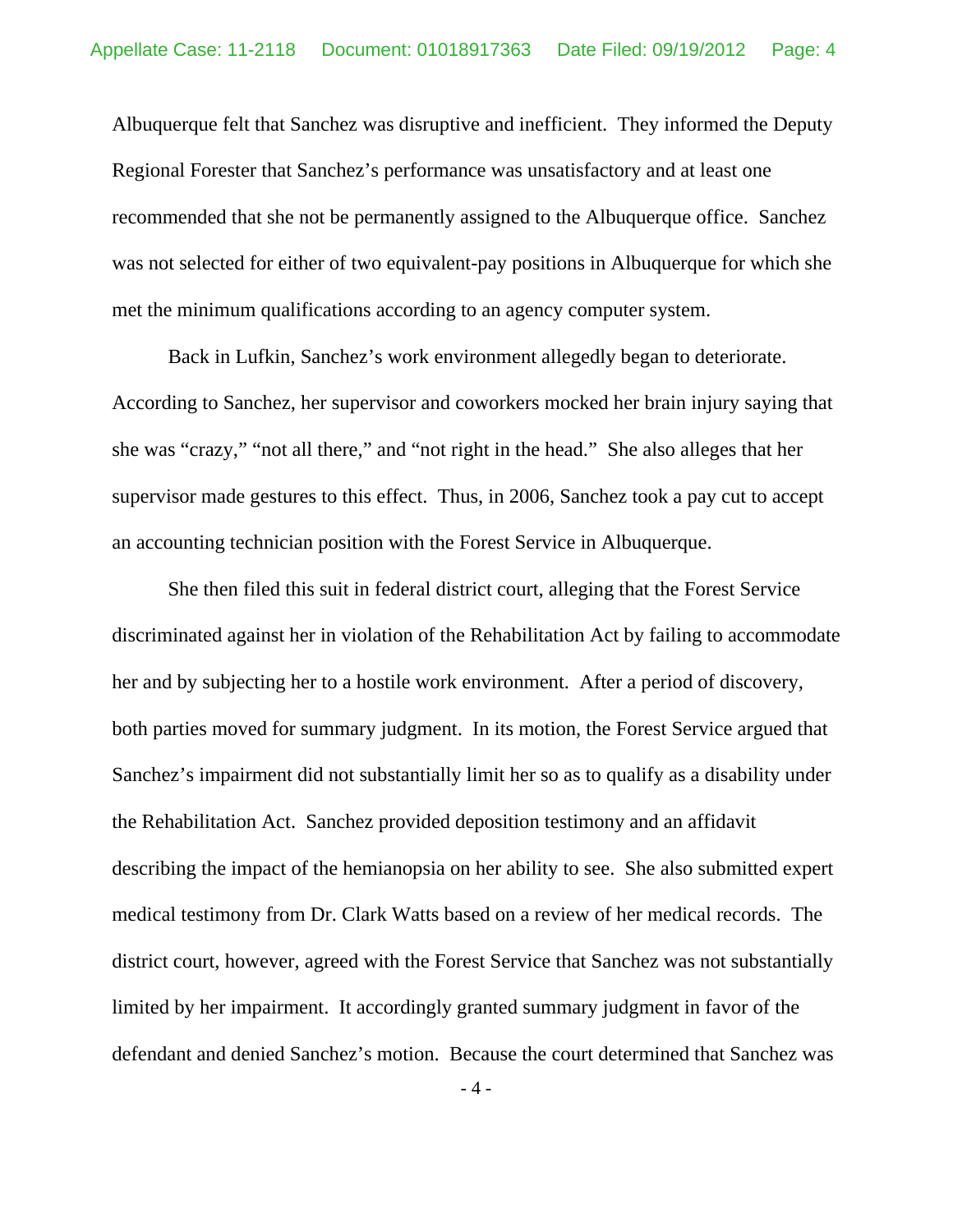not disabled within the meaning of the Act, it did not resolve the Forest Service's argument in response to Sanchez's motion that the requested transfer accommodation fell outside of the scope of the Rehabilitation Act. Sanchez now appeals the district court's decision to grant summary judgment in favor of the Forest Service.<sup>1</sup>

## **II**

 The Rehabilitation Act prohibits the federal government from discriminating against an "otherwise qualified individual with a disability." 29 U.S.C. § 794(a);

McGeshick v. Principi, 357 F.3d 1146, 1149 (10th Cir. 2004). Part of the government's obligation is to provide reasonable accommodations to disabled employees. To prevail on a failure-to-accommodate claim a plaintiff must demonstrate that: (1) she is disabled; (2) she is "otherwise qualified"; and (3) she requested a plausibly reasonable accommodation. See Woodman v. Runyon, 132 F.3d 1330, 1344 (10th Cir. 1997).<sup>2</sup> We review de novo the district court's determination that Sanchez failed to create a genuine

dispute of fact on the first prong. Croy v. COBE Labs, 345 F.3d 1199, 1201 (10th Cir.

 $\overline{\phantom{a}}$  $<sup>1</sup>$  Although Sanchez states that she is appealing from the district court's grant of</sup> summary judgment on her hostile work environment claim, she does not address this claim specifically in her brief. Thus, this argument is waived. Therrien v. Target Corp., 617 F.3d 1242, 1252-53 (10th Cir. 2010).

 $2^{2}$  Regardless of whether suit is filed under the Rehabilitation Act or under the Americans with Disabilities Act ("ADA"), the substantive standards for determining whether an individual is disabled are the same. See White v. York Int'l Corp., 45 F.3d 357, 360 & n.5 (10th Cir. 1995); see also Canales v. Nicholson, 177 F. App'x 834, 838 n.3 (10th Cir. 2006) (unpublished).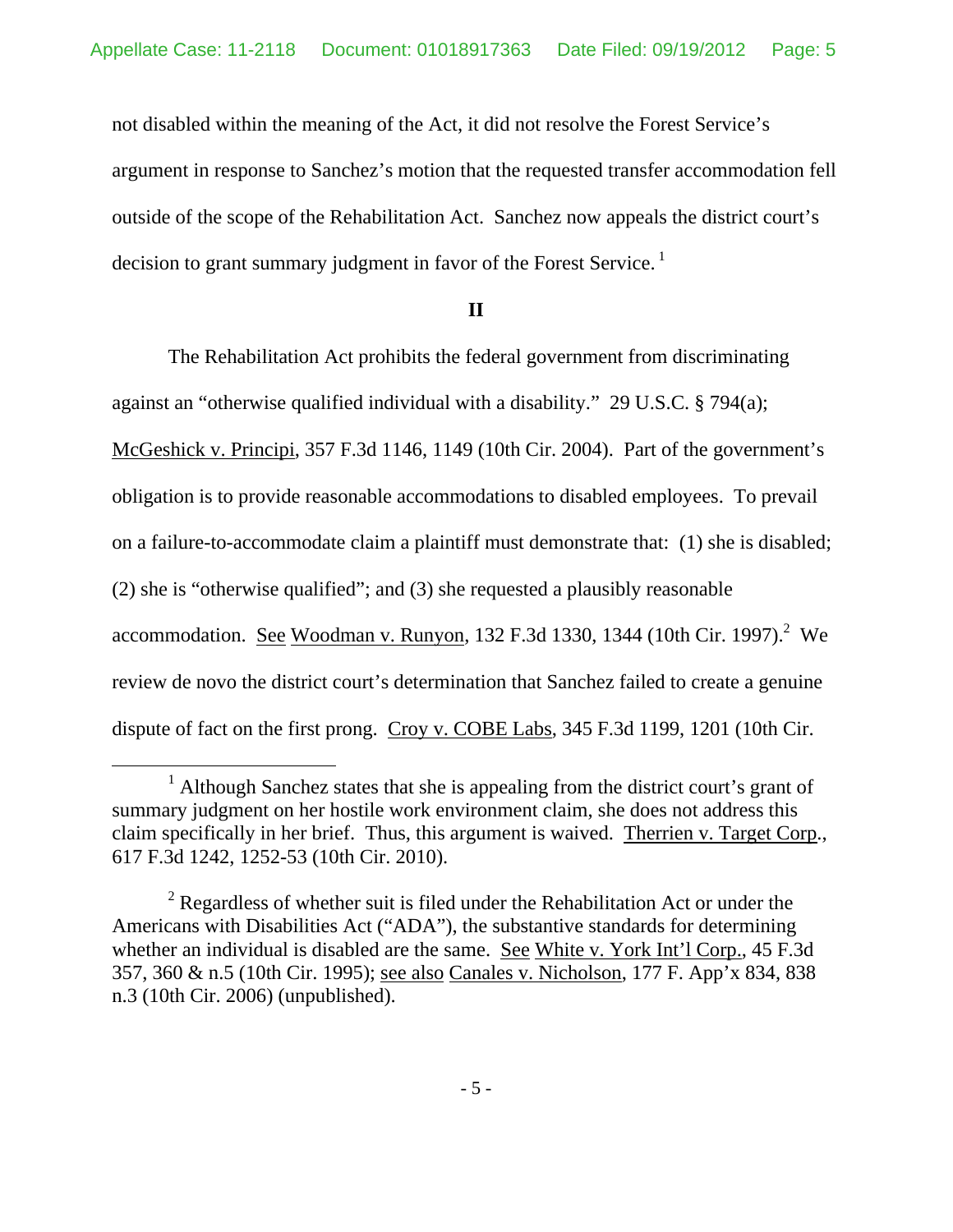2003). In so doing, we evaluate all evidence and reasonable inferences that might be drawn in the light most favorable to Sanchez. Id.

### **A**

 A "disability" is a "physical or mental impairment that substantially limits one or more major life activities." 42 U.S.C. § 12102(1)(A); see 29 U.S.C. § 705(9)(B) (referring to the ADA definition for certain Rehabilitation Act purposes). To prove that she is disabled, Sanchez must: (1) have a recognized impairment; (2) identify one or more appropriate major life activities; and (3) show that the impairment substantially limits one or more of those activities. Doebele v. Sprint/United Mgmt. Co., 342 F.3d 1117, 1129 (10th Cir. 2003). "Whether a plaintiff has met the first two requirements are questions of law for the court. But whether the impairment substantially limits a major life activity is ordinarily a question of fact for the jury." Carter v. Pathfinder Energy Servs., Inc., 662 F.3d 1134, 1142 (10th Cir. 2011) (citation omitted).

 There is no dispute that Sanchez has a recognized impairment or that the life activity she has identified—seeing—falls within the Act. See Sutton v. United Air Lines, Inc., 130 F.3d 893, 900 (10th Cir. 1997) (defining "major life activity" to include "seeing"); 29 C.F.R. § 1630.2(i)(1)(i) (same). We thus focus on whether Sanchez has demonstrated at least a genuine dispute of material fact as to whether her condition "substantially limits" her ability to see. We conclude that she has done so.

 An impairment is substantially limiting when it renders an individual significantly restricted in her ability to perform a major life activity "compared to the average person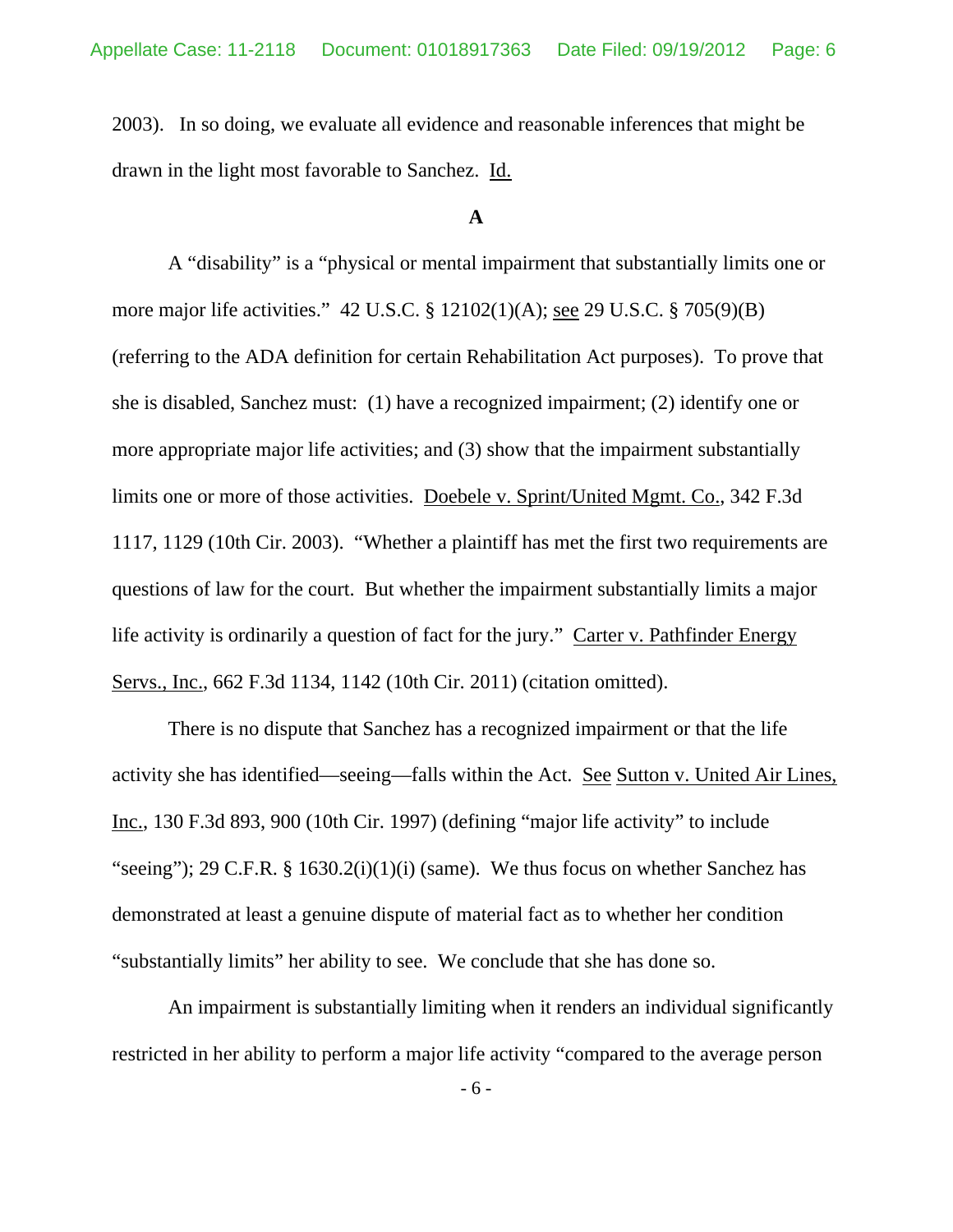in the general population." Johnson v. Weld Cnty., 594 F.3d 1202, 1218 (10th Cir. 2010) (quotation omitted). In conducting this analysis, courts must take into account: (1) the nature and severity of the impairment; (2) the expected duration of the impairment; and (3) the permanent or long term impact resulting from the impairment. Pack v. Kmart Corp., 166 F.3d 1300, 1305-06 (10th Cir. 1999); see also 29 C.F.R. § 1630.2(j)(4)(i) ("[I]n determining whether an individual is substantially limited in a major life activity, it may be useful in appropriate cases to consider, as compared to most people in the general population, the condition under which the individual performs the major life activity; the manner in which the individual performs the major life activity; and/or the duration of time it takes the individual to perform the major life activity, or for which the individual can perform the major life activity.").

 As this definition suggests, it is not sufficient for a plaintiff to identify an impairment and leave the court to infer that it results in substantial limitations to a major life activity. Cf. Rhodes v. Langston Univ., 462 F. App'x 773, 779 (10th Cir. 2011) (unpublished) (amputee who relied on a prosthesis did not present any evidence about its effect on his ability to walk). At the summary judgment stage, Sanchez must point to some evidence showing that her impairment limits her seeing or some other major life activity. Albertson's, Inc. v. Kirkingburg, 527 U.S. 555, 567 (1999). For a visually impaired plaintiff, this might include evidence of "loss of depth perception," id., "degree of visual acuity," "age at which [the individuals] suffered their vision loss," "extent of . . . compensating adjustments in visual techniques," or the "ultimate scope of restrictions on

- 7 -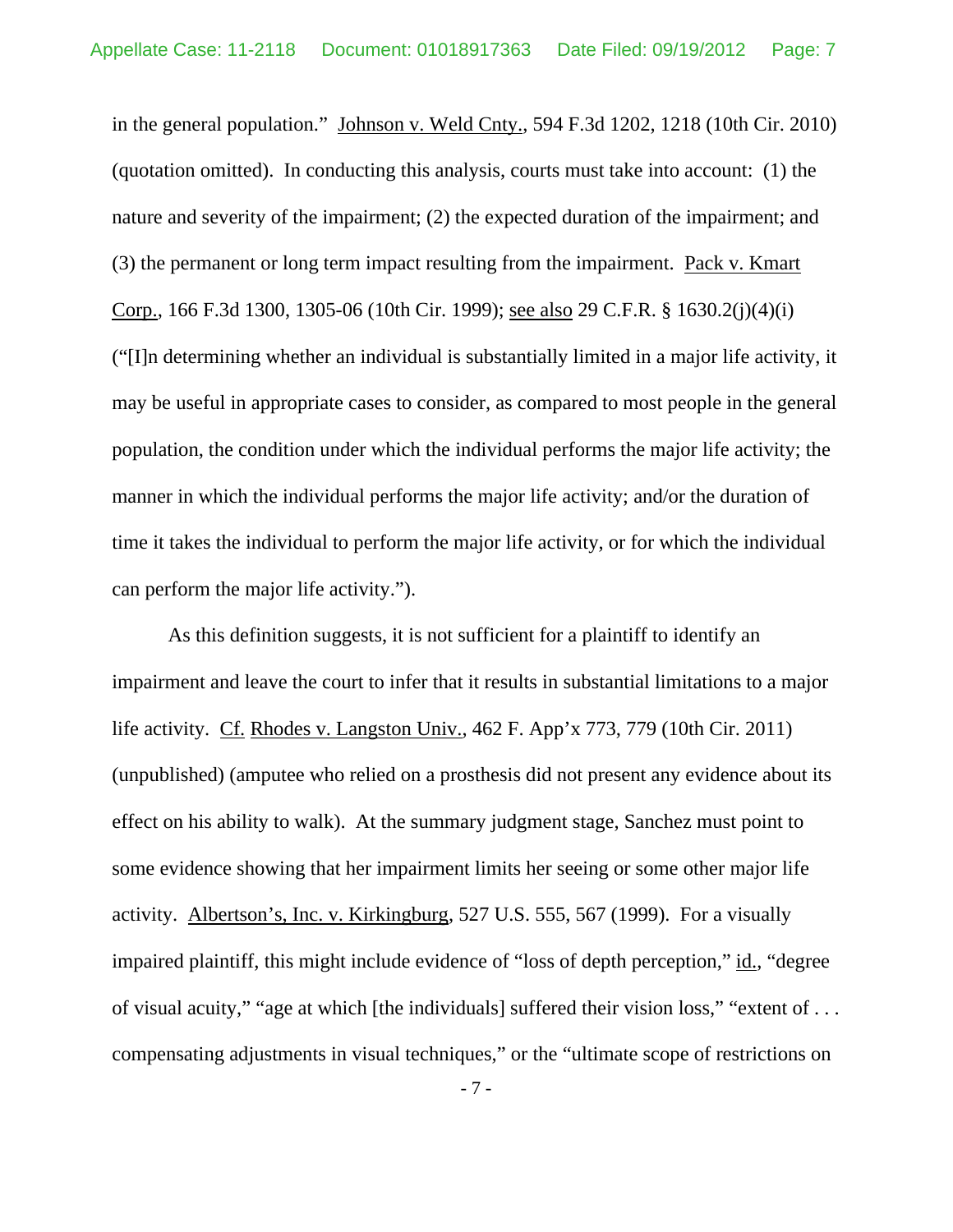visual abilities." Id. at 566. Nonetheless, Sanchez's burden is not an "onerous" one. Id. at 567 (explaining that an individual with monocular vision will "ordinarily" be disabled under the Act). The ADA and Rehabilitation Acts "address[] substantial limitations on major life activities, not utter inabilities." Id. at 565 (quoting Bragdon v. Abbott, 524 U.S. 624, 641 (1998)).

 Applying these principles, we conclude that summary judgment was inappropriate. Sanchez provided a great deal of evidence attesting to the manner in which homonymous hemianopsia limited her ability to see as compared to the average person. Sanchez testified that her field of vision when looking straight ahead was half of what she could see prior to the injury.By way of example Sanchez explained in her affidavit that "when [she] look[s] at things, like an adding machine, [she] cannot see the entire machine." Sanchez additionally averred—and medical experts confirmed—that her vision loss is permanent and cannot be improved by lenses or surgery. Dr. Watts stated that individuals who suffer from a homonymous hemianopsia find it difficult to accommodate for their loss of vision, instead ignoring the side of their bodies on which the vision is lost.

 According to the Forest Service, Sanchez can correct for her impairment by turning her head.<sup>3</sup> But turning one's head merely shifts one's field of vision. Even with

 $\frac{1}{3}$  $3$  In Sutton v. United Air Lines, Inc., the Supreme Court affirmed this circuit's practice of considering potential mitigating measures, such as medications, in evaluating whether an impairment substantially limits a major life activity. 527 U.S. 471, 488 Continued . . .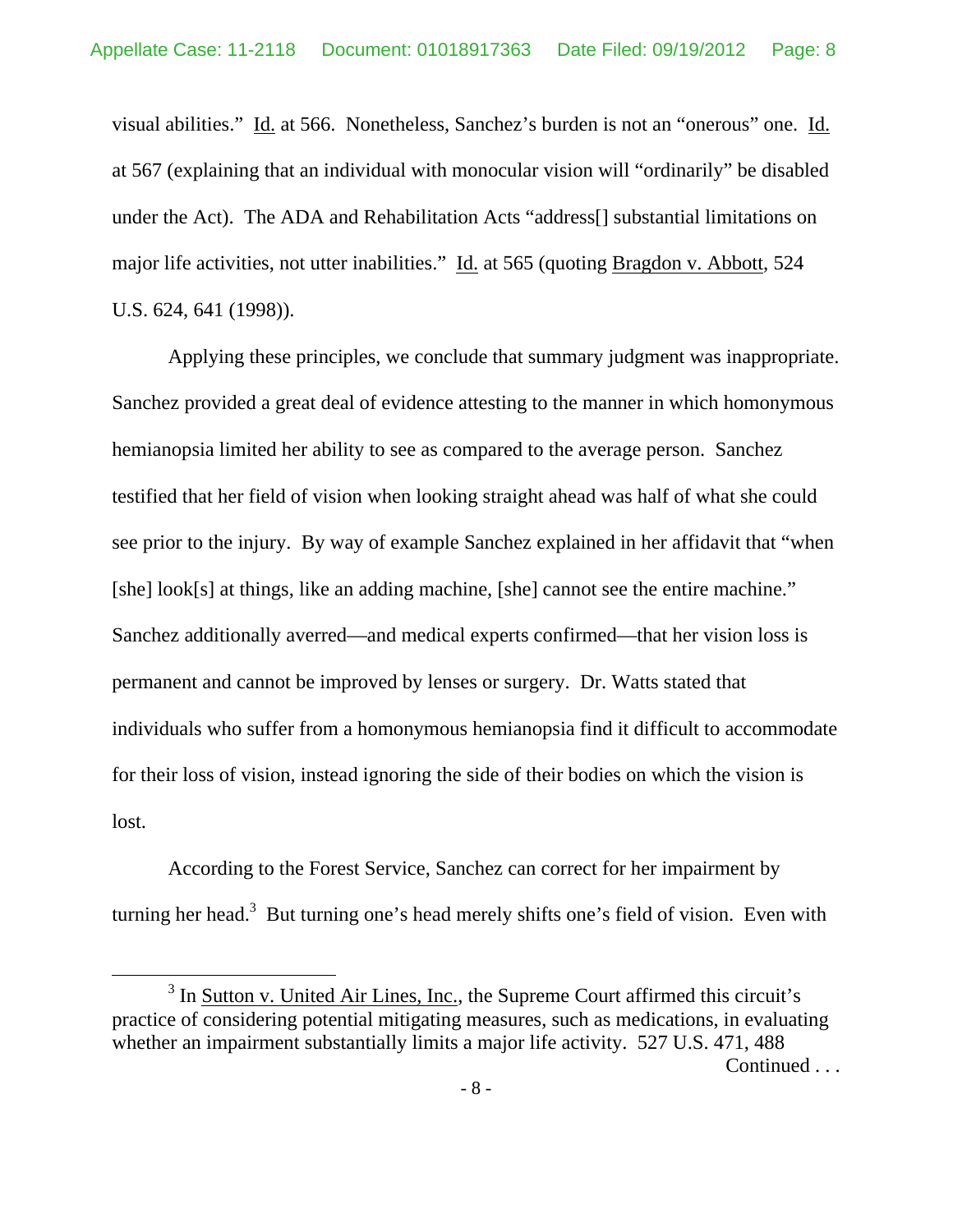such adjustments, Sanchez's field of vision remains significantly limited in comparison to the average person. Thus, unlike some visually impaired individuals for whom corrective lenses are a solution, the record does not reveal any mitigating measures available to Sanchez that would allow her to "function identically to individuals without a similar impairment." Sutton, 527 U.S. at 488.

 This evidence is sufficient to send to the jury the question of whether Sanchez was "substantially limited" in her ability to see as compared to the average person. However, Sanchez also submitted evidence showing that her limited ability to see rendered other aspects of her life more "difficult, slower, and more dangerous." She described challenges in reading and performing basic financial math. She testified to her tendency "to injure [her]self while performing basic cleaning and maintenance" at home, and explained that she relied on her daughter to fly from Albuquerque to Lufkin every few weeks to assist her with shopping and other tasks. She also presented evidence that it was unsafe for her to drive, and that she did so—against doctor's orders—only when and where she could avoid traffic.

 Concluding that Sanchez was not disabled as a matter of law, the district court relied on the fact that she drives despite doctor's orders, reads with some difficulty, is

 $\overline{a}$ 

(1999). Congress amended the ADA in 2008 "to correct what it viewed as an overly restrictive interpretation of the statute's terms" in Sutton. Carter, 662 F.3d at 1144 (quotation and citations omitted); see ADA Amendments Act of 2008, Pub. L. No. 110- 325, 122 Stat. 3553. Because the ADA Amendments Act does not operate retroactively, however, "we apply the law as it stood prior to the enactment." Carter, 662 F.3d at 1144.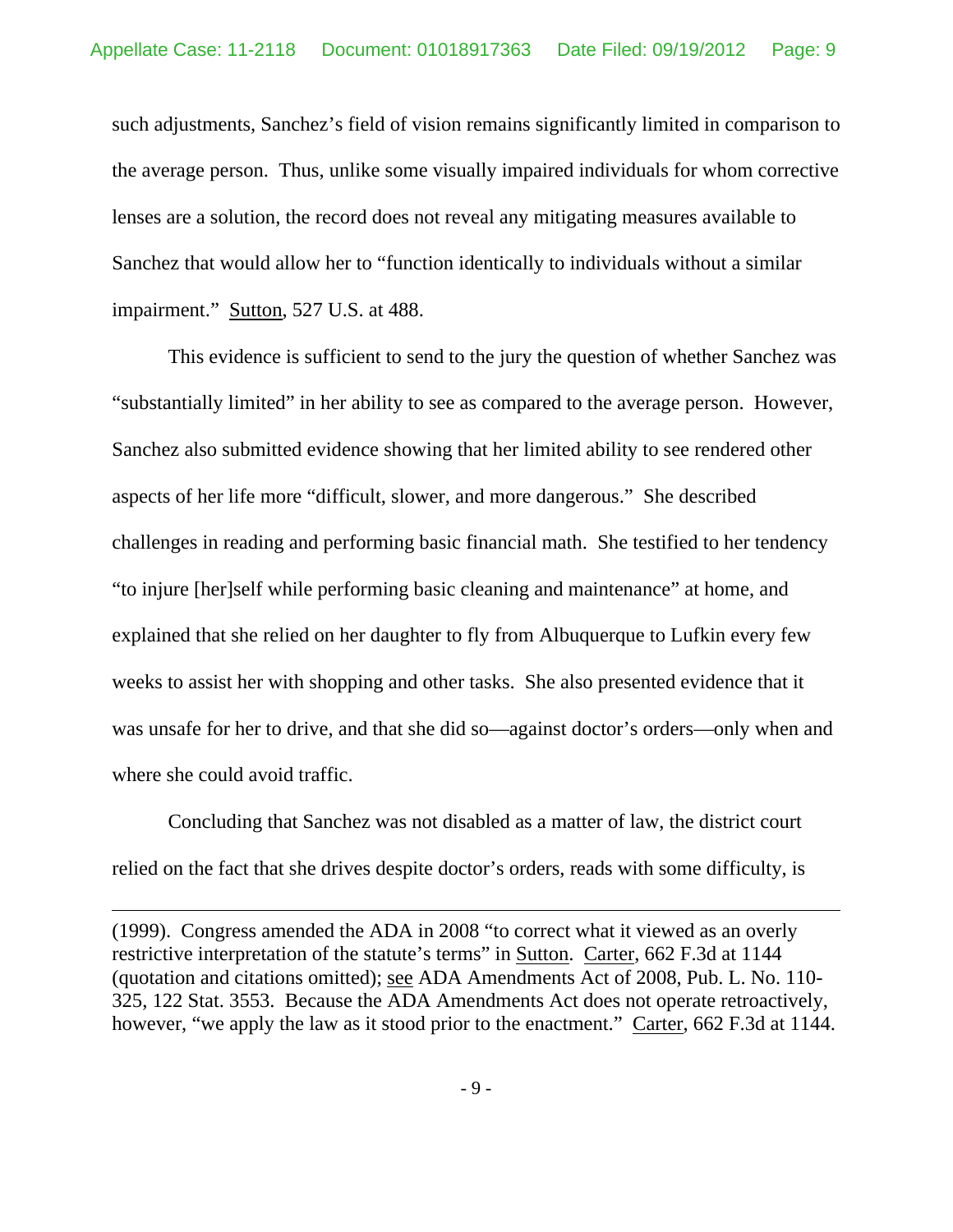"able to care for herself," and "walks and bicycles on a regular basis." This analysis misses the mark. The question is not whether Sanchez can do many of the same activities a person who is not visually impaired takes for granted. Rather, we must focus on the major life activity Sanchez has identified—seeing—and determine whether she has shown "the [substantial] extent of the limitation" on that activity "in terms of [her] own experience." Albertson's, Inc., 527 U.S. at 567. We conclude that Sanchez has produced ample evidence that "the manner in which" she sees is substantially limited as compared to the average individual. 29 C.F.R.  $\S$  1630.2(j)(4)(i).<sup>4</sup>

### **B**

 In the alternative, the Forest Service argues that the judgment of the district court should be affirmed because the Rehabilitation Act does not contemplate transfer accommodations for employees who require medical treatment despite being able to perform the essential functions of their jobs. This court may affirm the decision of the district court on any basis for which there is support in the record. See McCarty v. Gilchrist, 646 F.3d 1281, 1285 (10th Cir. 2011). We disagree with the Forest Service, however, that the Act forecloses such accommodations in all circumstances.

 $\overline{4}$ <sup>4</sup> The Forest Service contends that the district court was not required to accept Sanchez' "self-serving" testimony as true. We disagree. So long as an affidavit is "based upon personal knowledge and set[s] forth facts that would be admissible in evidence," Hall v. Bellmon, 935 F.2d 1106, 1111 (10th Cir. 1991), it is legally competent to oppose summary judgment, irrespective of its self-serving nature. See Williams v. Shields, 77 F. App'x 501, 503 (10th Cir. 2003) (unpublished). A contrary rule would be especially problematic here because the substantial limitation "inquiry is based on an individual's own experience." Carter, 662 F.3d at 1143 (quotation omitted).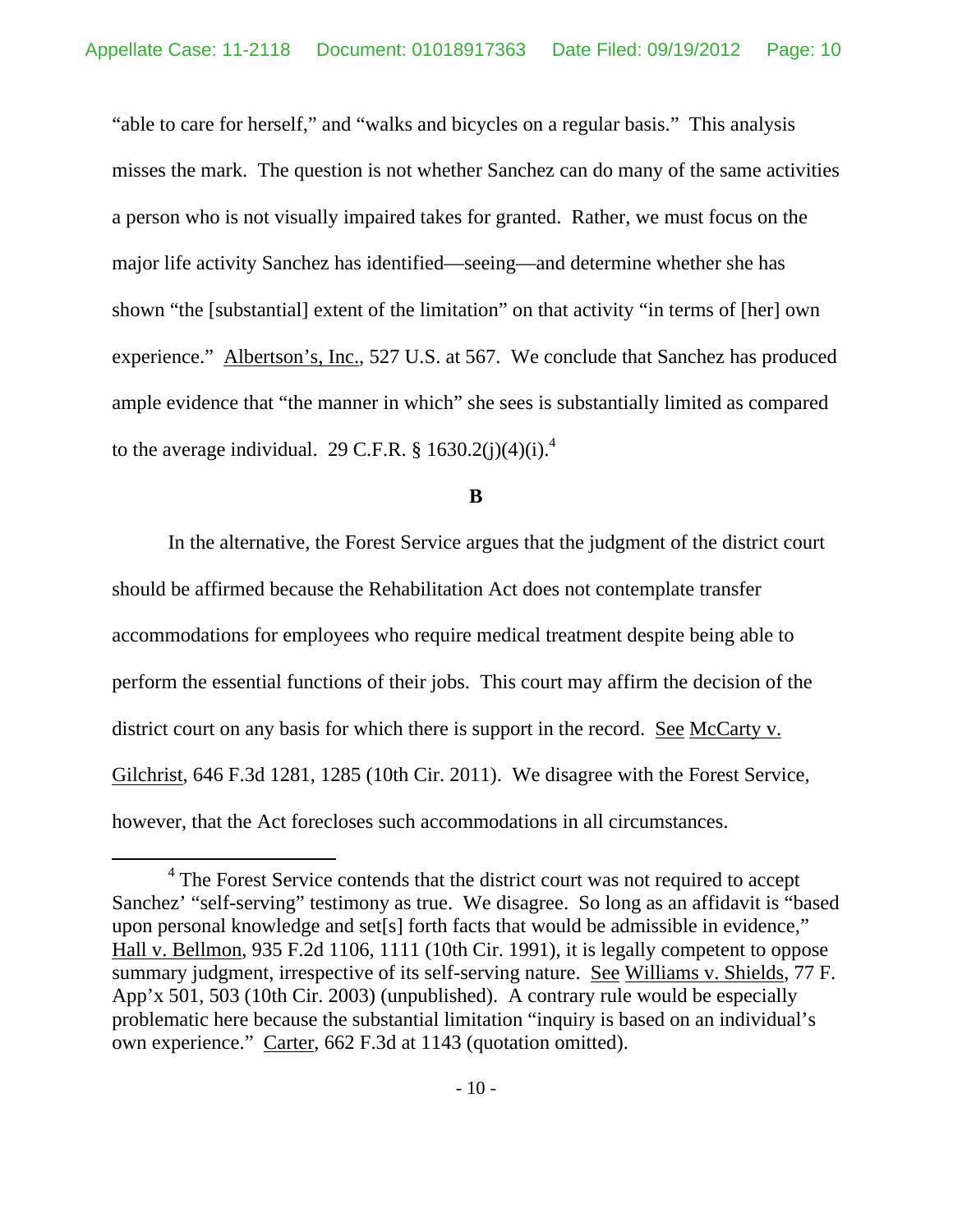As an initial matter, we reject the Forest Service's suggestion that transfer accommodations are generally "not mandatory." This court has plainly held that "a reasonable accommodation may include reassignment to a vacant position if the employee is qualified for the job and it does not impose an undue burden on the employer." Taylor v. Pepsi-Cola Co., 196 F.3d 1106, 1110 (10th Cir. 1999). "Anything more, such as requiring the reassigned employee to be the best qualified employee for the vacant job, is . . . unwarranted by the statutory language or its legislative history." Smith v. Midland Brake, Inc., 180 F.3d 1154, 1169 (10th Cir. 1999) (en banc).

 Nevertheless, this circuit has thus far required transfer accommodations only if an employee, "because of disability, can no longer perform the essential functions of the job that she or he has held."  $\underline{Id}$  at 1162 (quotation omitted). We must therefore consider whether transfers for medical treatment also fall within the Rehabilitation Act's ambit. Several of our sibling circuits have concluded that the Act contemplates such accommodations. See Jacques v. Clean-Up Group, Inc., 96 F.3d 506, 515 n.9 (1st Cir. 1996); Fedro v. Reno, 21 F.3d 1391, 1395-96 (7th Cir. 1994); Buckingham v. United States, 998 F.2d 735, 740 (9th Cir. 1993).

 The Seventh Circuit has perhaps the most expansive jurisprudence on point. That court has held that accommodations may be required to allow an employee to: "(1) perform the essential functions of the job in question, (2) pursue therapy or treatment for their handicap, or (3) enjoy the privileges and benefits of employment equal to those enjoyed by non-handicapped employees." Fedro, 21 F.3d at 1395-96 (citation omitted);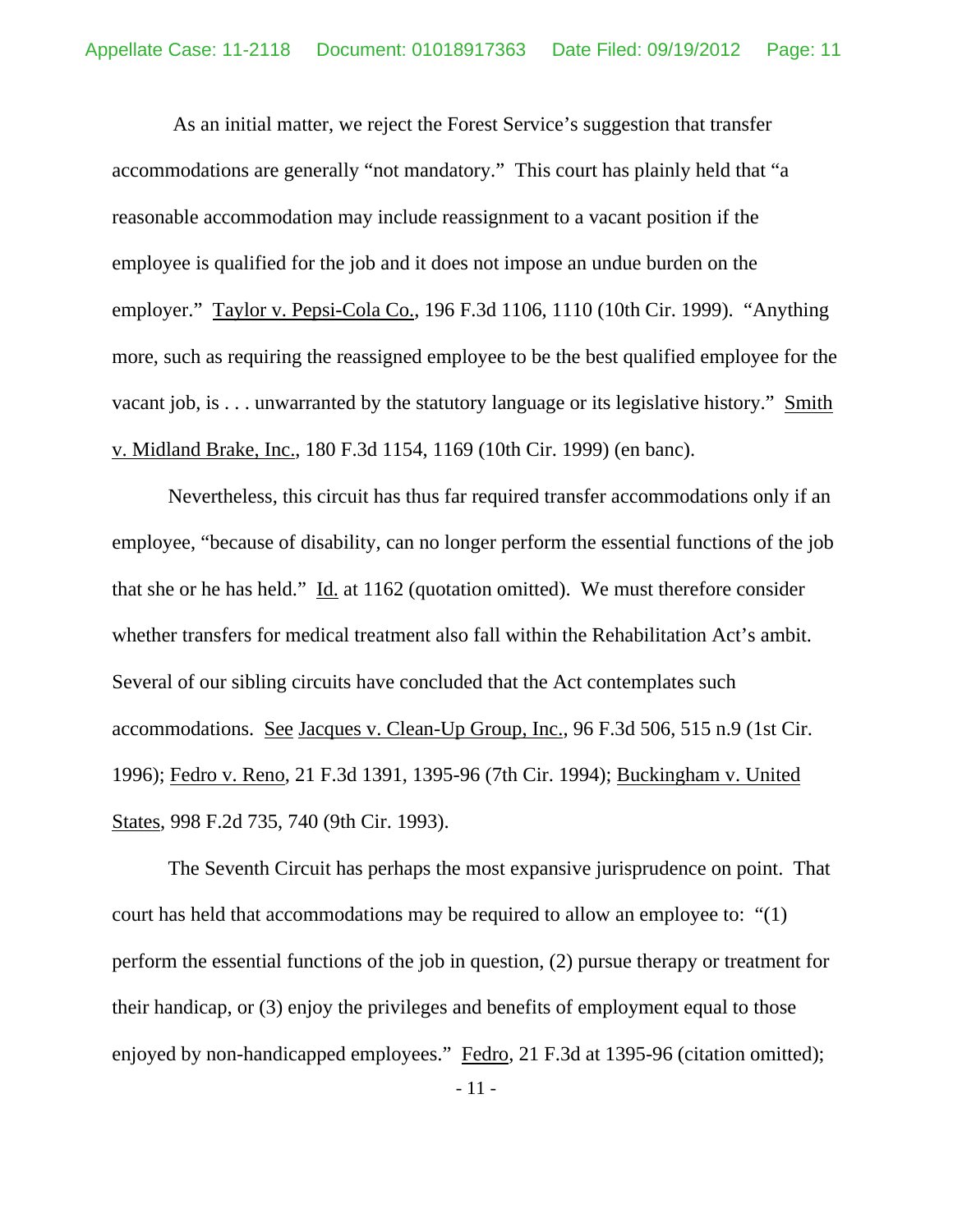see also McWright v. Alexander, 982 F.2d 222, 227 (7th Cir. 1992) ("The Rehabilitation Act calls for reasonable accommodations that permit handicapped individuals to lead normal lives, not merely accommodations that facilitate the performance of specific employment tasks."). Similarly, the First Circuit has held that "even when qualified employees are able to perform a job's essential functions, employers may not be relieved of their duty to accommodate where accommodations are required to allow equal enjoyment of employment privileges and benefits or to pursue therapy or treatment." Jacques, 96 F.3d at 515 n.9.

 The Ninth's Circuit's decision in Buckingham is most analogous to the case at hand. There, a federal postal service worker with HIV requested a transfer from Columbus, Mississippi to a post office in Los Angeles where he could obtain medical treatment for his condition. Buckingham, 998 F.2d at 737. Over the government's objection, the Ninth Circuit held that the transfer was not precluded from being a reasonable accommodation as a matter of law. In so holding, the court expressly rejected the argument that Buckingham's request was unreasonable because it was "not tied to his ability to perform the essential functions of his job." Id. at 739. The court explained:

[C]ontrary to what the government urges, employers are not relieved of their duty to accommodate when employees are already able to perform the essential functions of the job. Qualified handicapped employees who can perform all job functions may require reasonable accommodation to allow them to (a) enjoy the privileges and benefits of employment equal to those enjoyed by non-handicapped employees or (b) pursue therapy or treatment for their handicaps. In other words, an employer is obligated not to interfere, either through action or inaction, with a handicapped employee's efforts to pursue a normal life.

- 12 -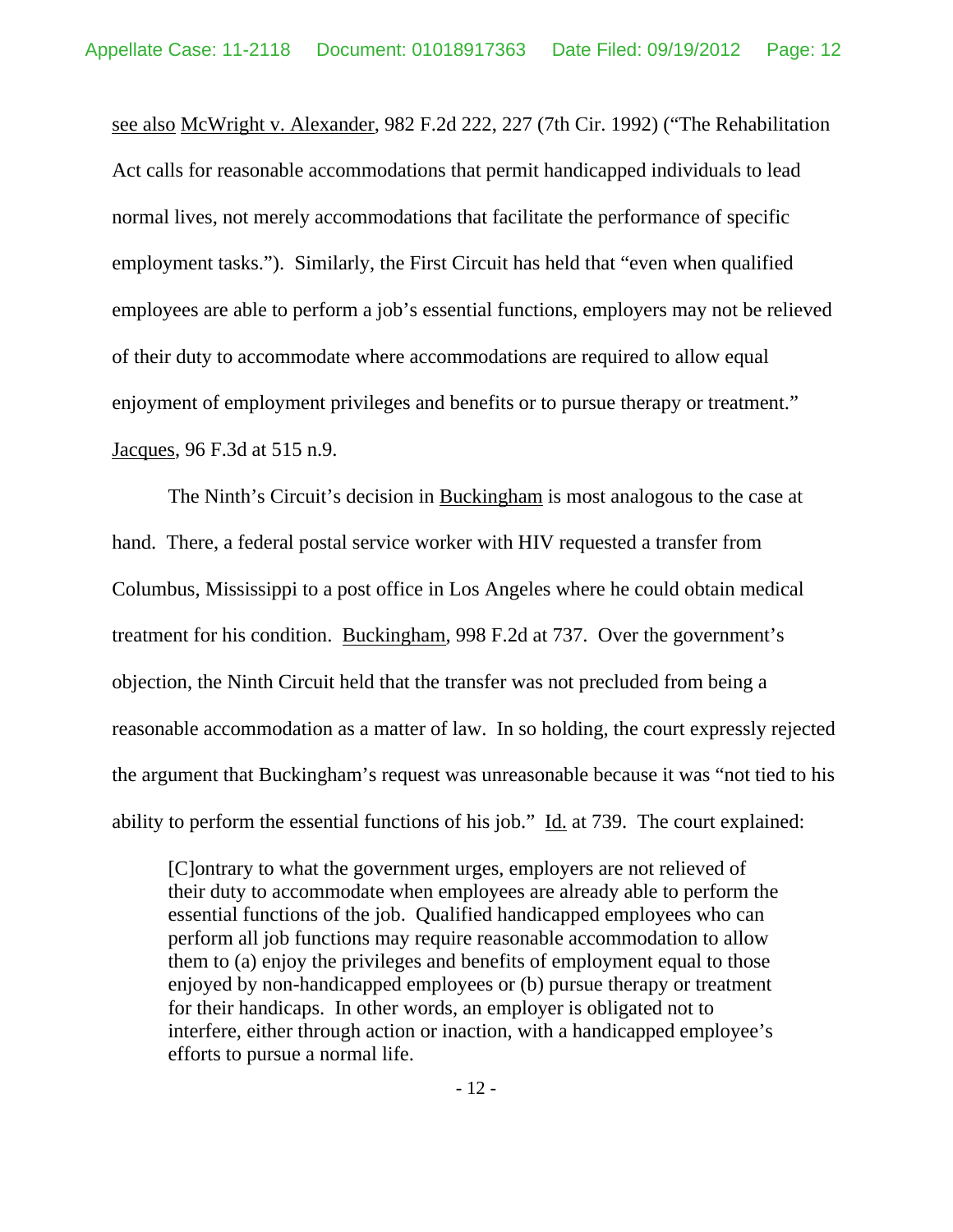Id. at 740.

 Regulations promulgated by the Equal Employment Opportunity Commission ("EEOC") support our sibling circuits' interpretation. According to the EEOC, disability law cognizes not only those reasonable accommodations that "enable an individual with a disability who is qualified to perform the essential functions of that position," but also those that "enable  $a[n]$ ... employee with a disability to enjoy equal benefits and privileges of employment that are enjoyed by . . . other similarly-situated employees without disabilities." 29 C.F.R. § 1630.2(o)(ii) & (iii). Accordingly, the EEOC interpretive regulations contemplate accommodations that are wholly unrelated to the essential functions of a job. See McDonald v. Dep't of Envtl. Quality, 351 Mont. 243, 253 (2009). An employer's duty to modify the work environment, for example, "even applies to nonwork facilities . . . such as restrooms and break rooms." Id. at 258; see also 29 C.F.R. app. § 1630.2(o). These regulations comport with this court's insistence that "[f]or federal employers, nondiscrimination requires more than mere 'equal treatment' of disabled employees and job applicants, and encompasses an affirmative duty to meet the needs of disabled workers and to broaden their employment opportunities." Woodman, 132 F.3d at 1337-38.

 The Forest Service urges us to split with the enforcement agency and our sibling circuits by adopting a rule that accommodations are required only if an employee cannot perform the essential functions of her job. In support of its argument, the Forest Service

- 13 -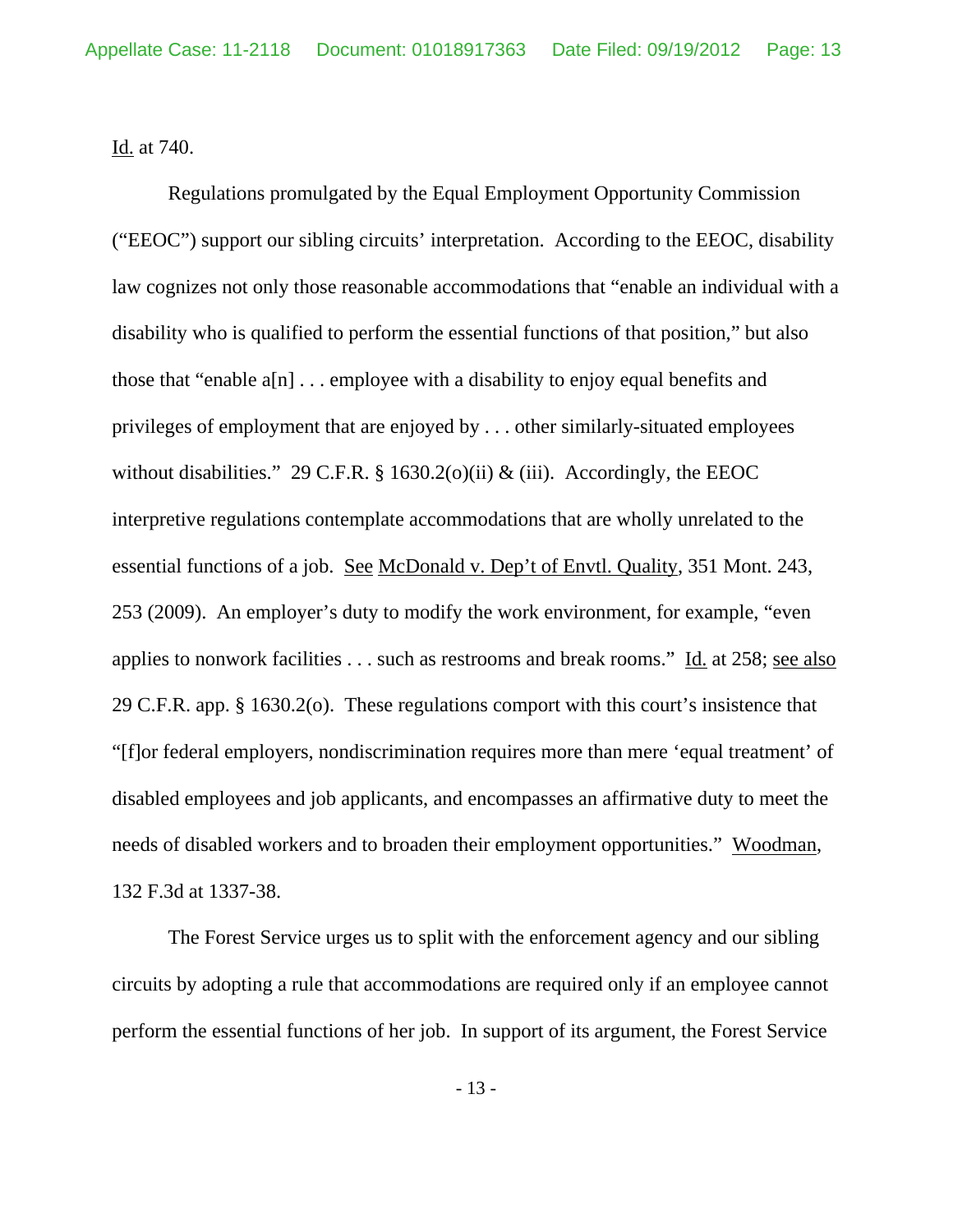quotes Woodman for the proposition that courts should first "determine whether the individual could perform the essential functions of the job" and then only if "the individual is not able to perform" consider "whether any reasonable accommodation by the employer would enable him to perform those functions." 132 F.3d at 1338-39. However, this passage from Woodman states our two-part test for determining "whether an individual is 'qualified' within the meaning" of federal disability law. See id. at 1339. Woodman does not speak to whether a requested accommodation is per se unreasonable.

 We note, moreover, that our jurisprudence regarding leaves of absence would seem inconsistent with the agency's proffered approach. In particular, we have held that "[a]n allowance of time for medical care or treatment may constitute a reasonable accommodation." Taylor, 196 F.3d at 1110; see also Rascon v. U.S. West Commc'ns, Inc., 143 F.3d 1324, 1333-34 (10th Cir. 1998). In Rascon, the plaintiff suffered from posttraumatic stress disorder. Id. at 1326. Despite his disabling condition, Rascon was able to work, ostensibly due to his "motivation and work ethic." Id. at 1328. Although Rascon "was having emotional difficulties at work," we found no evidence in the record that he could not perform the essential functions of his position. Id. at 1333. Rascon's doctors nevertheless recommended that he undergo intensive in-patient treatment, id., because such a program was "very likely to improve Mr. Rascon's work and home life by assisting him to cope with his" condition. Id. at 1334. Rascon requested several months' leave to attend the program, but his employer declined to accommodate him. Id. We held that this refusal violated disability law because Rascon's treatment-related leave was